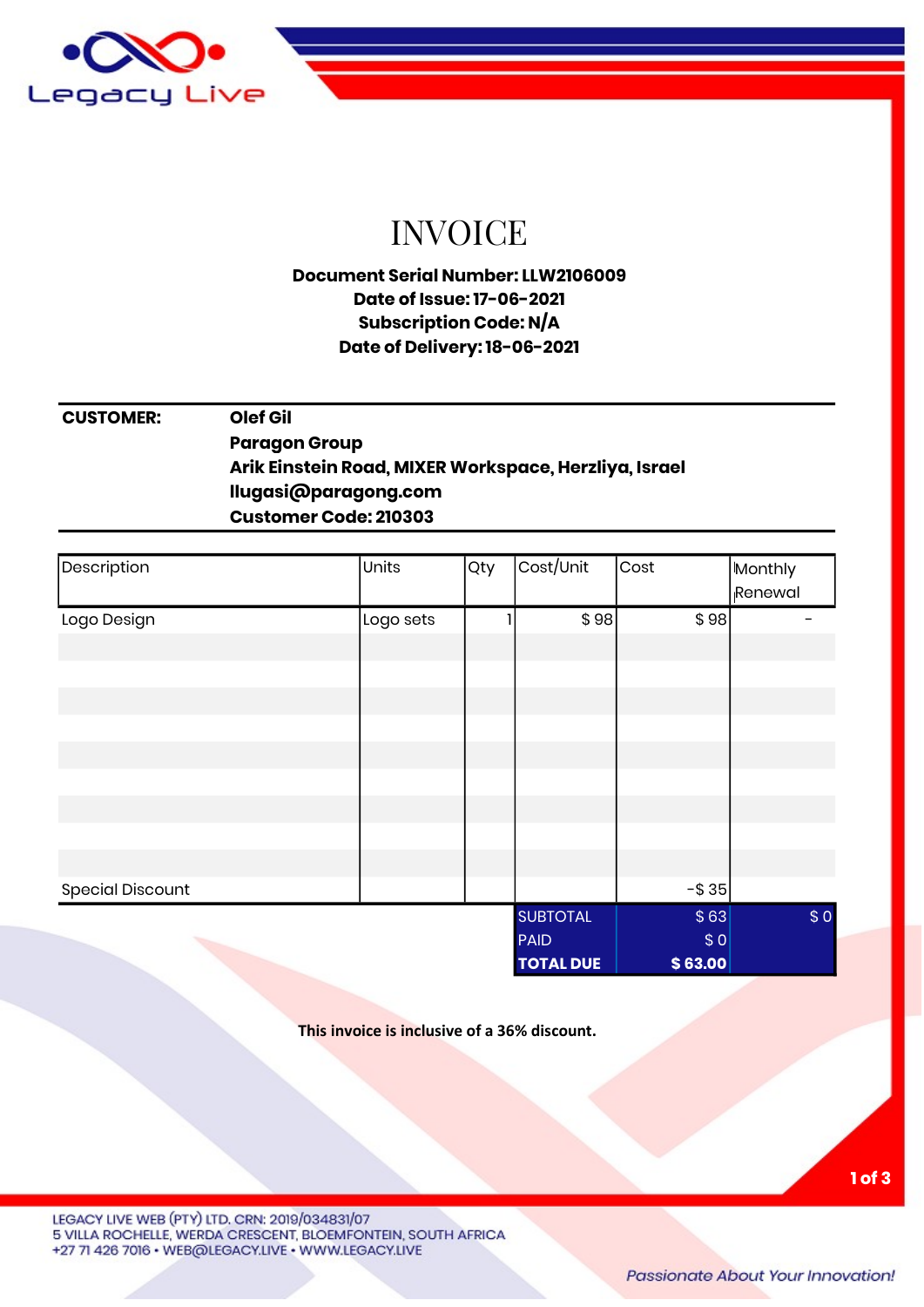

## PAYMENT AND SERVICE DETAILS

#### Procedures, processes, and what to expect

#### SERVICE AGREEMENT

#### ALL SERVICES AND PRODUCTS

All of our services and products come with premium customer service. This customer service is accessible on Email, Facebook, Skype, WhatsApp, Signal, Telegram and our Customer Service ticket and chat platform on weekdays between 07:30 and 17:00. It covers technical support related to your purchase, training and demos on the use of your product, and technical advice. Please note that this does not officially include providing free additional custom coding or additional products but may include referrals for such.

#### LOGO DESIGN

This includes the design of 2 logos based on the function represented by the logo, the target audience, business sector, and current branding. The logos include one simplified logo and one detailed logo, a different logo for dark backgrounds if relevant. The logo will be delivered in the form of both high res .png files, vector .svg, and any additional format requested. This price includes one set of revisions, after which the client will be charged per hour.

LEGACY LIVE WEB (PTY) LTD. CRN: 2019/034831/07 5 VILLA ROCHELLE, WERDA CRESCENT, BLOEMFONTEIN, SOUTH AFRICA +27 71 426 7016 · WEB@LEGACY.LIVE · WWW.LEGACY.LIVE